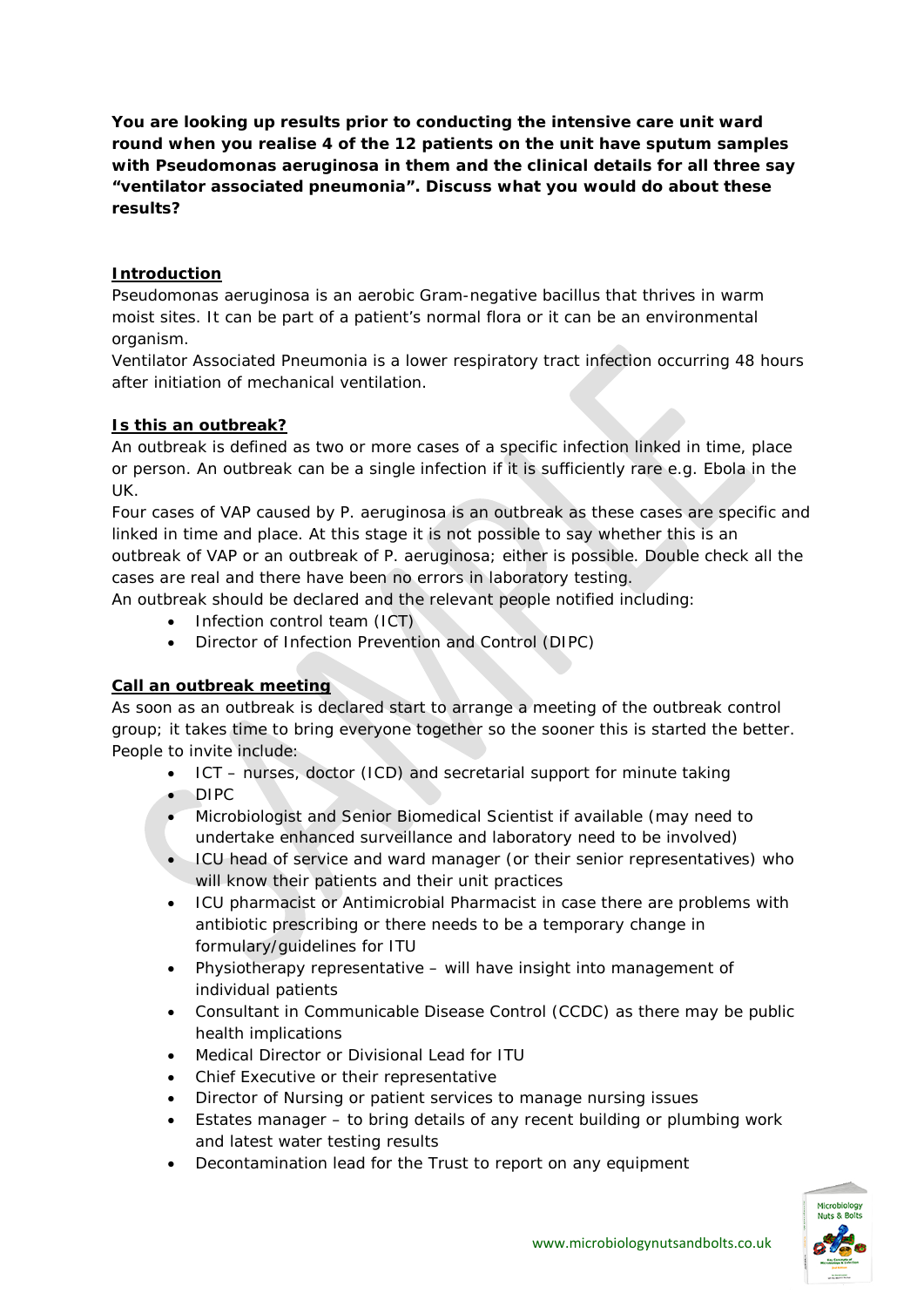decontamination failures

- Domestic supervisor responsible for cleaning the unit  $-$  a deep clean may be required as well as potential for cleaning equipment to be the root cause
- Occupational Health representative in case there are staff related issues
- Communications manager to prepare and hold a public statement

#### **Interim control measures pre-outbreak meeting**

Ensure patients on correct treatment for any infections.

If any potential source of infection identified straight away either correct or quarantine as appropriate.

## **Outbreak Control Group (OCG) Meeting**

DIPC or ICD to chair the meeting. Set an agenda and stick to it:

- **Background** to outbreak and why meeting
- **Confirm cases** and discuss relevant history of each patient
- **Case finding** are there any patients known to ITU that have not been detected yet but are part of the outbreak
- **Examine descriptive epidemiology** of cases including time-line of patients on unit, potential for cross infection, pay particular attention to common pieces of equipment, members of staff, location in the unit, clinical teams, procedures, antibiotics
- Review recent hand hygiene and antibiotic audits
- Review recent estate issues including building work and water testing
- Review decontamination records for common equipment
- **Generate a hypothesis** for cause of outbreak
- Decide on **actions to protect patients** from potential harm e.g. closing beds, disconnecting water outlets, using bottled water, buddying up nurses for airway care, deep-clean the unit, etc.
- Decide on **plan for testing hypothesis** including laboratory testing
- Decide on **communications** to patients, relatives, staff on ITU and generate a press statement to release if enquiries received from the media
- Arrange to **reconvene the OCG** to discuss findings and review actions, usually 48 hours later at least to allow time to address problems

#### **Generating a hypothesis**

A hypothesis should take into account potential causes of both P. aeruginosa infection as well as VAP. At this stage there is no proof of either outbreak. Even if the bacterial isolates look the same in the laboratory this will need confirming by pulse-field gel electrophoresis (PFGE) at a reference laboratory and this will take time. Talking to the ref. lab. will expedite this but the investigation should continue in the meantime.

#### **Potential causes of outbreak**

The potential sources of infection, or contributing factors to infection, with P. aeruginosa that need considering or investigating include:

- Water supply to the unit, either in the water itself or the water outlet (sink, faucet, etc.)
- Excessive antibiotic usage selecting this bacterium out of patients normal flora
- Cross infection from

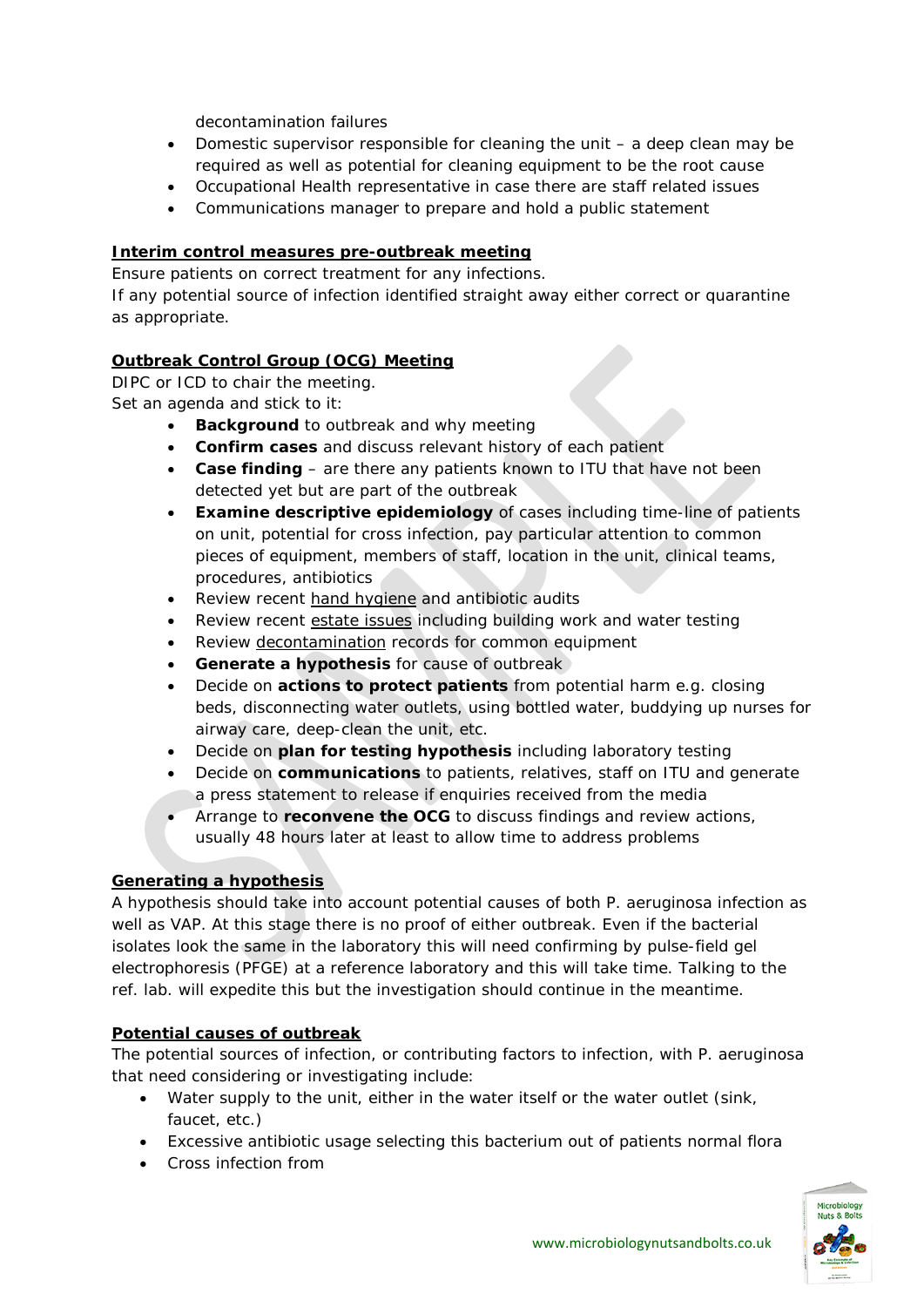- o Patient-to-patient mobile patients or patients who are difficult to manage on the unit, staffing levels
- o Patient-to-staff-to-patient hand hygiene
- o Patient-to-equipment-to-patient e.g. bronchoscopes, ventilators, laryngoscopes, suction equipment,
- o From environment-to-patient sinks, faucets, wash bowls, etc.
- Respiratory tract care
	- o Suctioning, mouth washing, handling the endotracheal tube or tracheostomy

The potential causes or contributing factors to VAP that need considering or investigating include:

- Excessive antibiotic usage selecting this bacterium out of patients normal flora
- Respiratory tract care
	- o Suctioning, mouth washing, handling the endotracheal tube or tracheostomy
- Patient factors high risk patients for VAP e.g. chest trauma, morbid obesity, high ventilator requirements with associated barotrauma

## **The most likely cause – main hypothesis**

Pseudomonas aeruginosa is being transmitted from an environmental water source via poor respiratory tract care or poor hand hygiene. This is being exacerbated by excessive antibiotic usage.

## **Investigation of hypotheses**

- Screen upper respiratory tract of all patients to detect other cases
- Review old microbiology reports going back at least 4 weeks for other cases
- Review hand hygiene compliance and observe practice in real time
- Environmental sampling of water sources and all moist sites which might harbour P. aeruginosa (sinks, faucets) and also equipment (test sample bronchoscopes, ventilator circuits, etc.)
- Review and monitor antibiotic usage with weekly spot check audits to check compliance with empirical guidelines on ITU

## **Control measures**

Whilst the outbreak is being investigated control measures can be implemented to control all of the potential causes of the outbreak including those of the main hypothesis.

- Infection control
	- o Isolate cases and use standard precautions e.g. gloves and gowns for patient contact (if insufficient side-rooms then consider cohorting cases together)
	- o If ongoing cases without obvious source consider whether to fully or partially close the unit to new admissions
- Enhanced surveillance
	- o Screen upper respiratory tract of patients weekly to detect future cases
	- o Laboratory to send away all P. aeruginosa isolates from ITU for typing with reference to the outbreak
- Patient care
	- o Ensure adequate staffing levels and if necessary increase staffing numbers